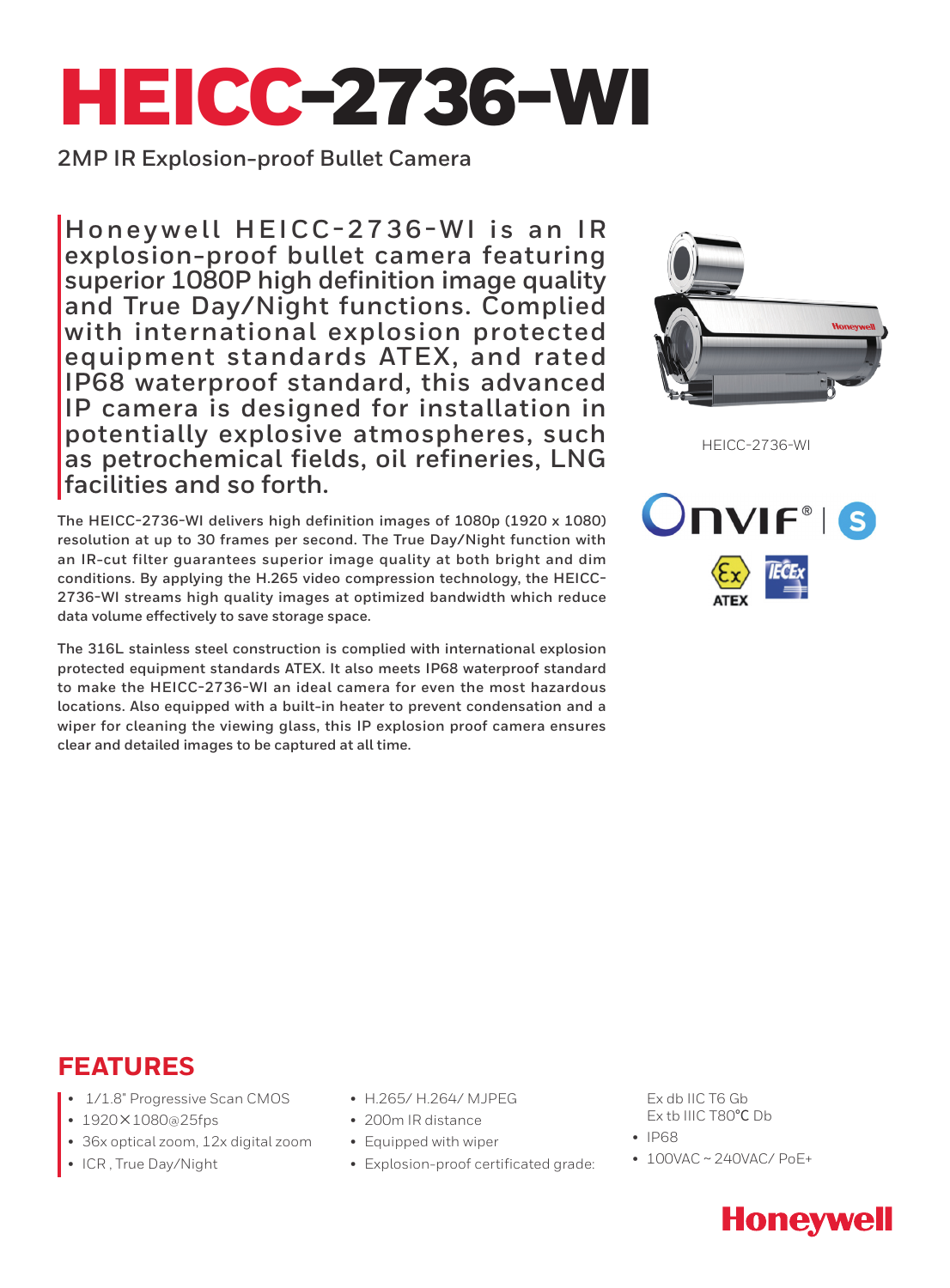## **SPECIFICATIONS**

| Model                  | HEICC-2736-WI                                                                                                                                 |
|------------------------|-----------------------------------------------------------------------------------------------------------------------------------------------|
| Image Sensor           | 1/1.8" Progressive Scan CMOS                                                                                                                  |
| Min. Illumination      | Color: 0.002Lux@F1.5(AGC On), B/W: 0.0002Lux@F1.5(AGC On), 0Lux (IR ON)                                                                       |
| Shutter Speed          | $1 \sim 1/30,000$ sec                                                                                                                         |
| Day/Night              | IR Cut Filter                                                                                                                                 |
| S/N Ratio              | > 52dB                                                                                                                                        |
| Image Enhancement      | WDR, BLC, HLC, 3D DNR, Regional Exposure, Regional Focus                                                                                      |
| Focus Mode             | Auto/ Semi-auto/ Manual                                                                                                                       |
| Focal Length           | 5.7 ~ 205mm, 36x optical zoom                                                                                                                 |
| Digital Zoom           | 12x                                                                                                                                           |
| <b>FOV</b>             | Horizontal: $59.8^\circ \sim 2^\circ$ , Vertical $33.6^\circ \sim 1.1^\circ$ (wide-tele)                                                      |
| Aperture               | $F1.4 \sim F4.5$                                                                                                                              |
| <b>IR Distance</b>     | 200m, Smart IR                                                                                                                                |
| Encoding               |                                                                                                                                               |
| Video Encoding         | H.265/H.264/MJPEG(Main stream is not supported)                                                                                               |
| Max. Resolution        | Main-Stream: 1920×1080@25fps, Sub-Stream: 704×576@25fps, Third-Stream: 1280×960@25fps                                                         |
| H.265 Profile          | Main Profile                                                                                                                                  |
| H.264 Profile          | Baseline Profile/ Main Profile / High Profile                                                                                                 |
| Video Bitrate          | 256Kbps-16Mbps                                                                                                                                |
| Video Analysis         |                                                                                                                                               |
| <b>Event Detection</b> | Motion Detection, Video Tampering Detection, Line Crossing Detection                                                                          |
| Network                |                                                                                                                                               |
| Protocols              | IPv4/IPv6, HTTP, HTTPS, 802.1x, Qos, FTP, SMTP, UPnP, SNMP, DNS, DDNS, NTP, RTSP, RTCP, RTP, TCP/IP, UDP,<br>IGMP, ICMP, DHCP, PPPoE, Bonjour |
| Integration Interface  | ONVIF                                                                                                                                         |
| Web Browser            | IE8 and above                                                                                                                                 |
| Simultaneous Live View | Up to 20 channels                                                                                                                             |
| Security               | User authentication, HTTPS encryption, IEEE 802.1X, IP address filtering                                                                      |
| Interface              |                                                                                                                                               |
| Network                | 1x RJ45, 10M/100M                                                                                                                             |
| Alarm                  | 1-ch alarm input/1-ch alarm output                                                                                                            |
| Video out              | 1-ch BNC, 1.0V [p-p]/75 $\Omega$                                                                                                              |
| <b>RS485</b>           | Half duplex, Pelco-P, Pelco-D, self-adaptive                                                                                                  |
| Edge Storage           | Support micro SD/SDHC/SDXC, up to 128 GB                                                                                                      |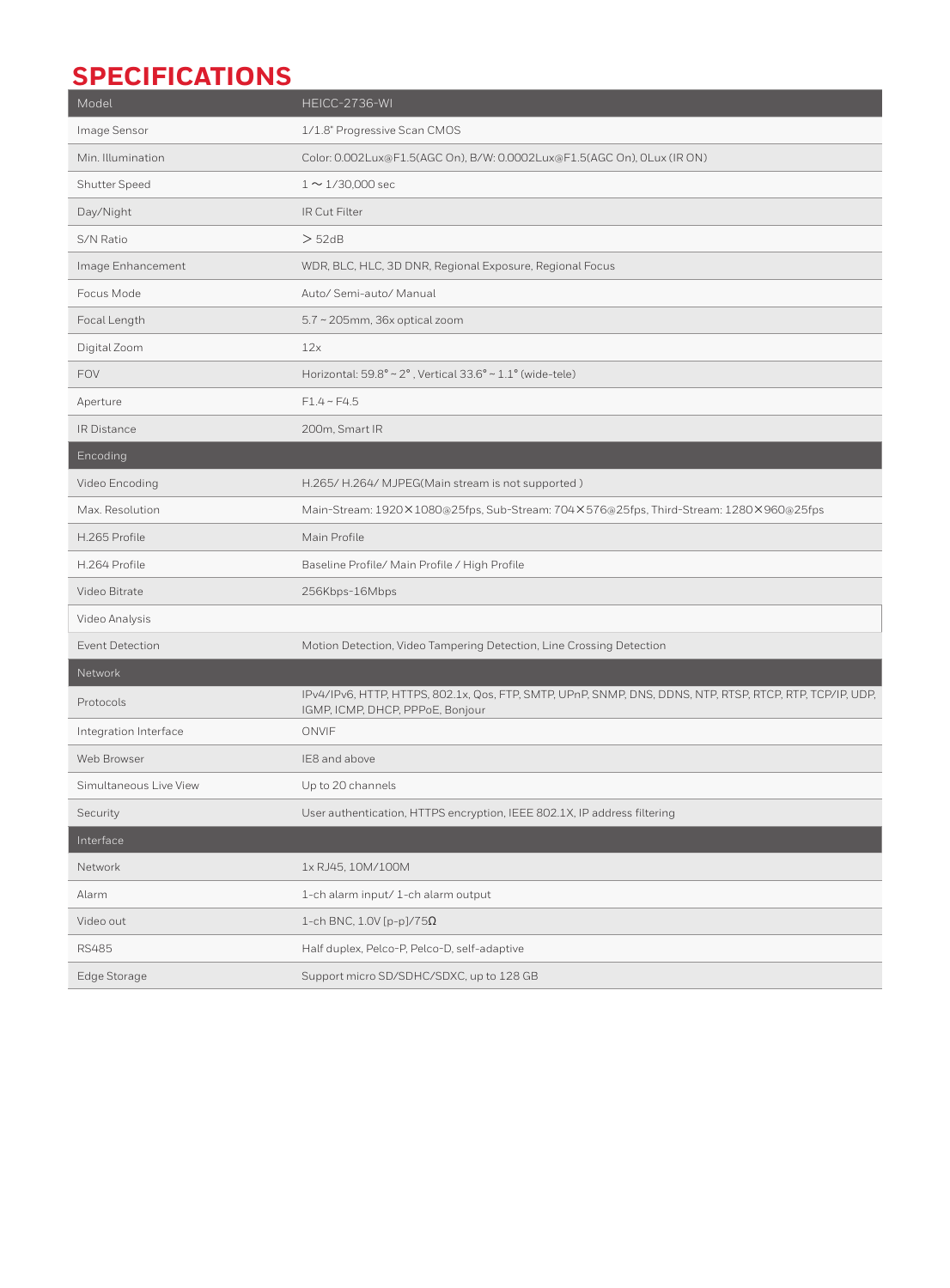| Model                              | HEICC-2736-WI                             |
|------------------------------------|-------------------------------------------|
| General                            |                                           |
| <b>Operating Temperature</b>       | $-40^{\circ}$ C $\sim$ 60 $^{\circ}$ C    |
| <b>Operating Humidity</b>          | ≤95% (non-condensing)                     |
| Protection Level                   | <b>IP68</b>                               |
| Power                              | 100VAC ~ 240VAC, PoE+(IEEE802.3at class4) |
| Power consumption                  | 25W(Max.)                                 |
| Enclosure Material                 | Stainless Steel 316L                      |
| <b>Explosion-proof Certificate</b> | CML 18ATEX1403X, IECEx CML 18.0212X       |
| Dimensions                         | 494(L) x 169(W) x 308(H) mm               |
| Weight                             | 17.5kg                                    |

Note: Honeywell reserves the right, without notification, to make changes in product design or specifications.

#### **Dimension (mm)**





### **Accessories**